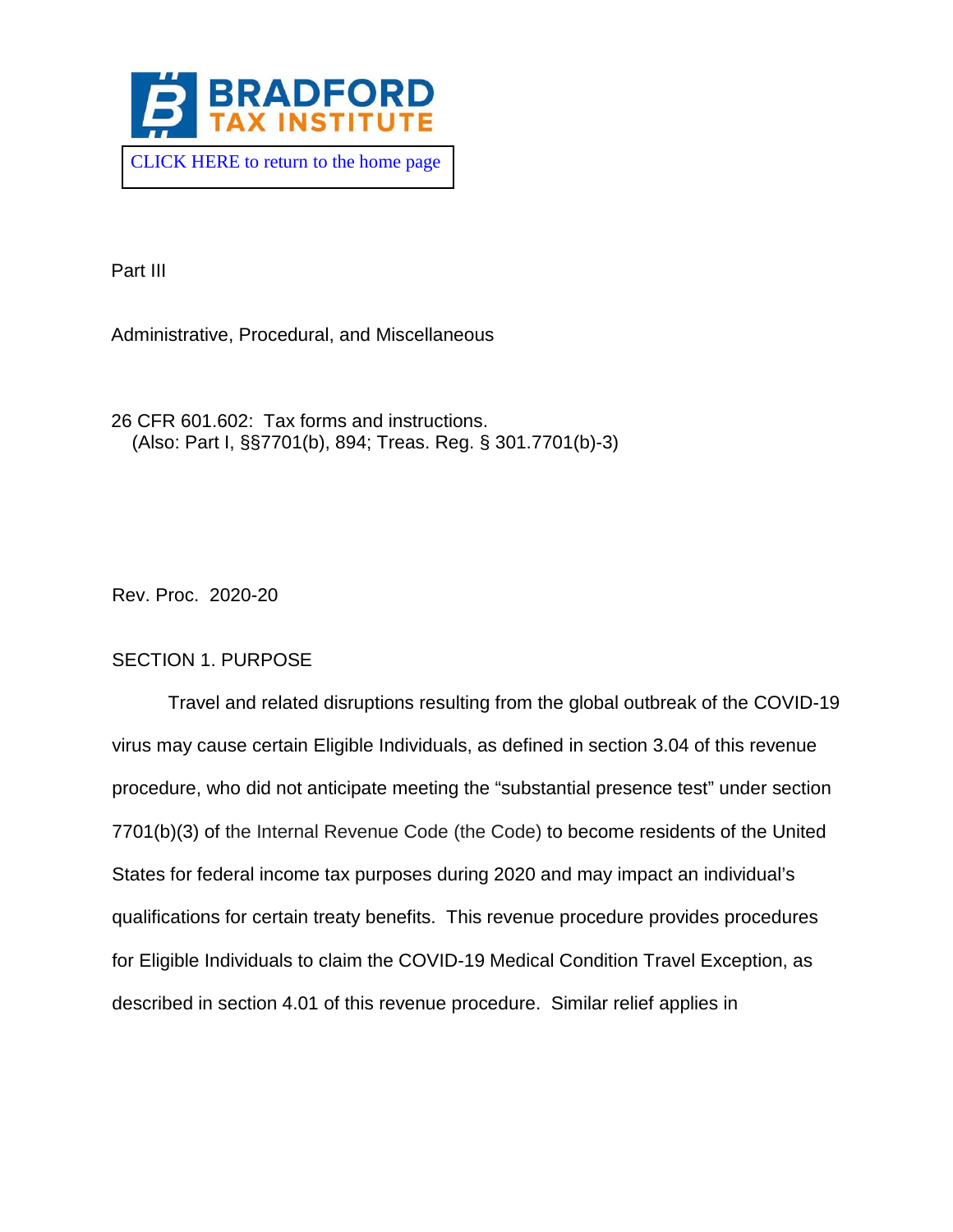determining whether an individual (whether or not an Eligible Individual) qualifies for benefits under a U.S. income tax treaty with respect to income from dependent personal services performed in the United States.

#### SECTION 2. BACKGROUND

.01 The COVID-19 Emergency, as defined in section 3.01 of this revenue procedure, may have affected the travel plans of foreign travelers who intended to leave the United States. Regardless of whether they were infected with the COVID-19 virus, individuals may have become severely restricted in their movements, including by order of government authorities. Individuals who do not have the COVID-19 virus and attempt to leave the United States may also face canceled flights and disruptions in other forms of transportation, shelter-in-place orders, quarantines, and border closures. Additionally, even those who can travel may feel unsafe doing so during the COVID-19 Emergency due to recommendations to implement social distancing and limit exposure to public spaces.

.02 Section 7701(b) defines resident and nonresident alien individuals for purposes of the Code (other than subtitle B). Unless an exception applies, alien individuals who are not lawful permanent residents (that is, green-card holders), and who meet the substantial presence test for a given calendar year by virtue of having sufficient days of presence in the United States, are generally treated as U.S. residents for that year. An alien individual is a resident under the substantial presence test in the tested calendar year if: (1) the individual is present in the United States on at least 31 days during the tested calendar year; and (2) the sum of (i) the number of days of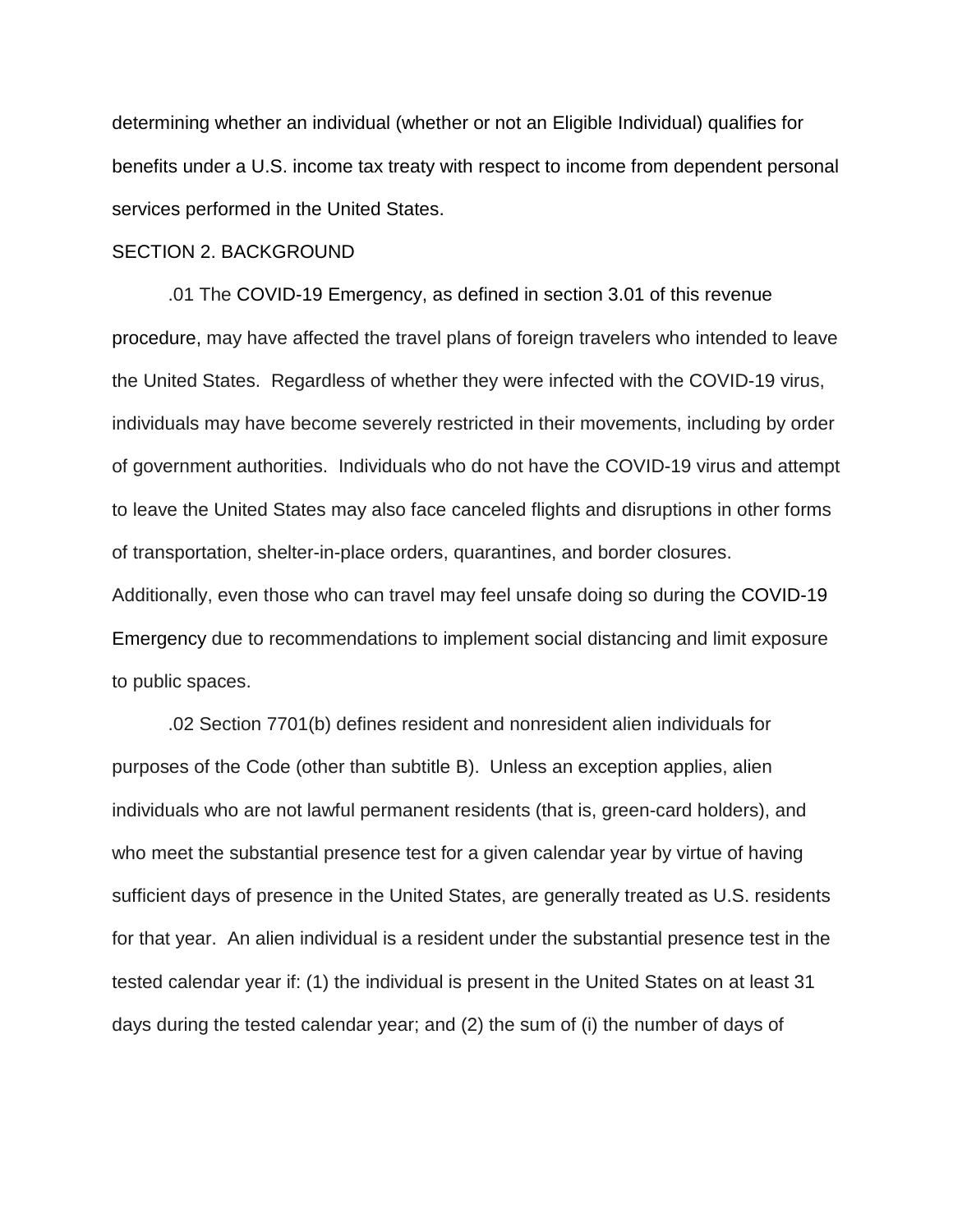presence in the tested calendar year; (ii) one-third of the number of days of presence in the preceding calendar year; and (iii) one-sixth of the number of days of presence in the second preceding calendar year totals 183 or more.

.03 When applying the substantial presence test, an alien individual may exclude certain days of physical presence in the United States, including if the individual qualifies for the Medical Condition Exception, as defined in section 3.05 of this revenue procedure. The Medical Condition Exception provides that an alien individual is not treated as present in the United States on days when the individual intended to leave the United States, but was unable to do so because of a medical condition that arose while the individual was present in the United States. Treas. Reg. § 301.7701(b)- 3(c)(1). A medical condition will not be considered to arise while the individual is present in the United States if the condition or problem existed before the individual's arrival in the United States and the individual was aware of the condition or problem. Treas. Reg. § 301.7701(b)-3(c)(3).

.04 Individuals claiming the Medical Condition Exception must file Form 8843, *Statement for Exempt Individuals and Individuals With a Medical Condition*, by the due date (including extensions) for filing Form 1040-NR regardless of whether they are required to file a Form 1040-NR. Treas. Reg. § 301.7701(b)-8(c). However, in certain circumstances, the requirement to timely file Form 8843 may be disregarded. See, Treas. Reg. §§ 301.7701(b)-8(d)(2) and 301.7701(b)-8(e).

.05 Consistent with the Medical Condition Exception, under U.S. income tax treaties, days spent in the United States due to an illness that prevents an individual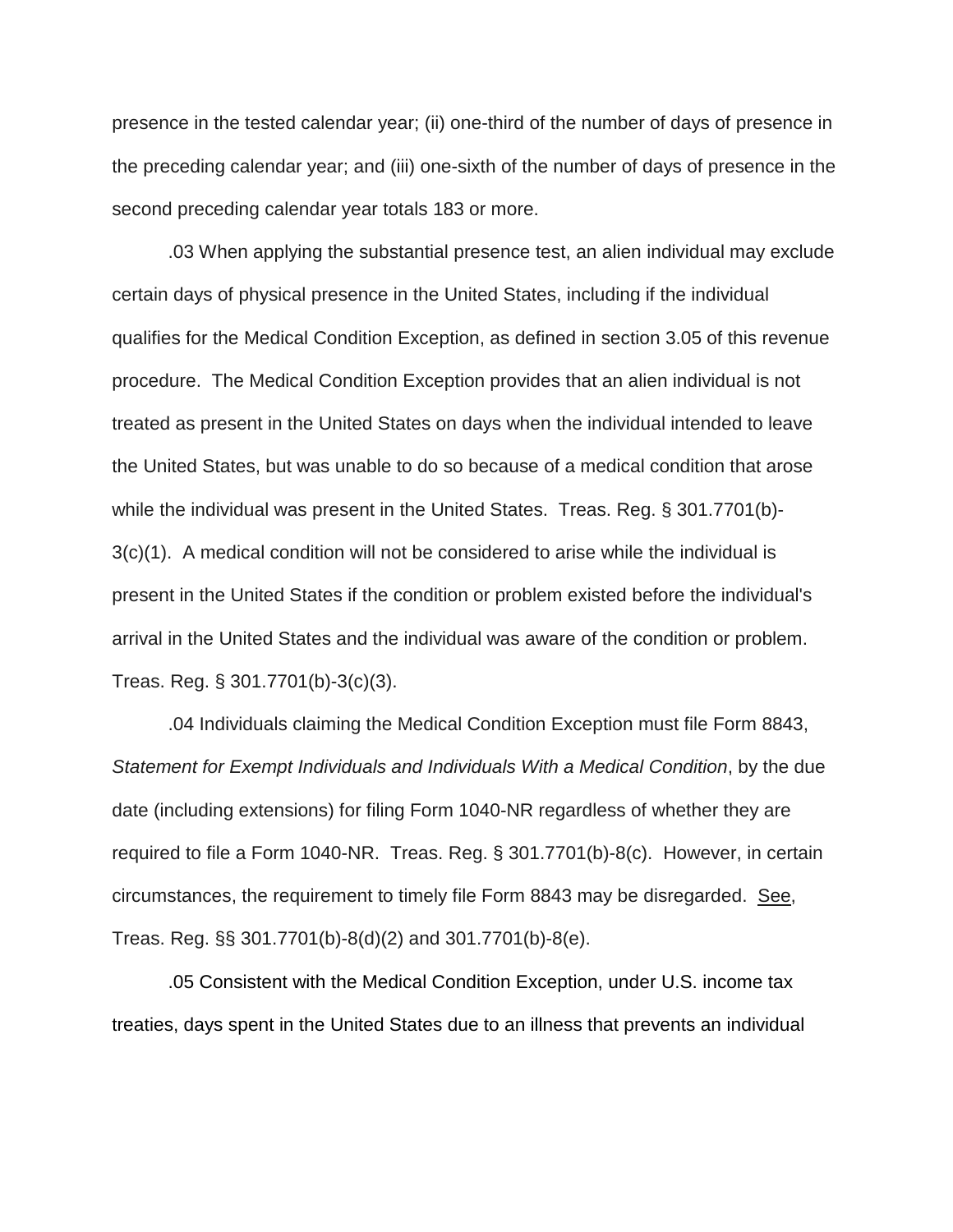from timely leaving the country are not taken into account in determining the availability of treaty benefits with respect to income from dependent personal services performed in the United States. For example, many U.S. income tax treaties exempt income from employment (or other dependent personal services) if, among other things, the recipient is present in the United States for no more than 183 days in any twelve-month period that begins or ends in the relevant taxable year. See, e.g., Article  $14(2)$  of the 2006 U.S. Model Income Tax Convention. For purposes of computing days of presence in the United States under this type of test, days on which an illness prevented the individual from leaving the United States are not counted. See, e.g., the Technical Explanation to Article 14(2) of the 2006 U.S. Model Income Tax Convention.

### SECTION 3. DEFINITIONS

This section 3 defines terms for purposes of this revenue procedure.

.01 *COVID-19 Emergency.* The term COVID-19 Emergency means the global outbreak of the COVID-19 virus.

.02 *COVID-19 Emergency Period*. The term COVID-19 Emergency Period is a single period of up to 60 consecutive calendar days selected by an individual starting on or after February 1, 2020 and on or before April 1, 2020 during which the individual is physically present in the United States on each day.

.03 *COVID-19 Emergency Travel Disruptions.* The term COVID-19 Emergency Travel Disruptions means the travel disruptions described in section 2.01 of this revenue procedure.

.04 *Eligible Individual.* The term Eligible Individual means any individual (1) who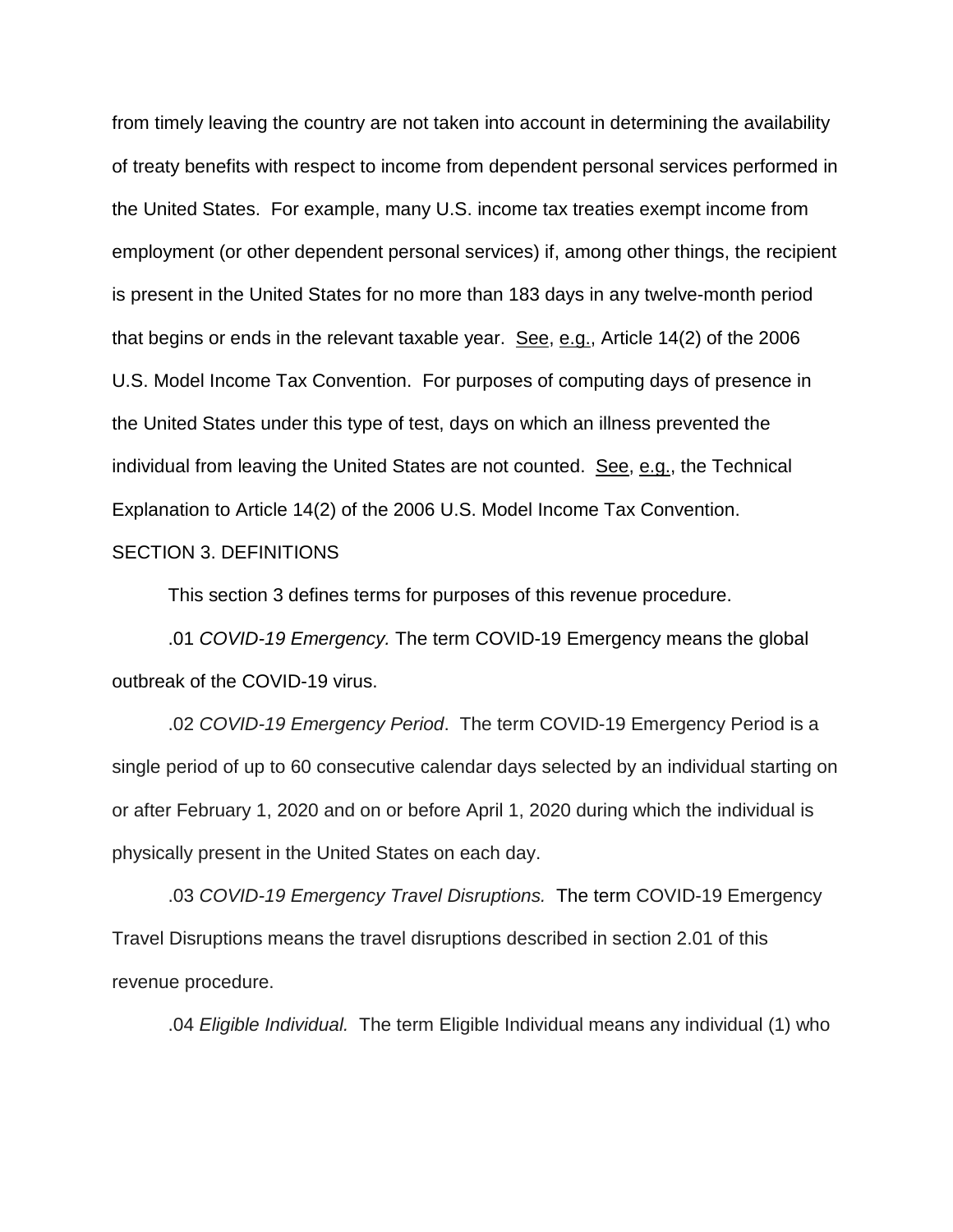was not a U.S. resident at the close of the 2019 tax year, (2) who is not a lawful permanent resident at any point in 2020, (3) who is present in the United States (without regard to this revenue procedure) on each of the days of the individual's COVID-19 Emergency Period, and (4) who does not become a U.S. resident in 2020 due to days of presence in the United States outside of the individual's COVID-19 Emergency Period.

.05 *Medical Condition Exception*. The term Medical Condition Exception means the exception from the substantial presence test provided under section 7701(b)(3)(D)(ii) and section 301.7701(b)-3(c).

# SECTION 4. APPLICATION OF THE COVID-19 MEDICAL CONDITION TRAVEL EXCEPTION

.01 *COVID-19 Medical Condition Travel Exception to days of presence.* An Eligible Individual who intended to leave the United States during the individual's COVID-19 Emergency Period, but was unable to do so due to COVID-19 Emergency Travel Disruptions, may exclude the individual's COVID-19 Emergency Period (up to 60 calendar days of presence in the United States, as explained in section 3.02 of this revenue procedure) for purposes of applying the substantial presence test. The COVID-19 Emergency will be considered a medical condition, as described in section 301.7701(b)-3(c), that prevented the Eligible Individual from leaving the United States on each day during the individual's COVID-19 Emergency Period and, as generally required by the Medical Condition Exception, will not be treated as a pre-existing medical condition, as described in section 301.7701(b)-3(c)(3). Also, in determining an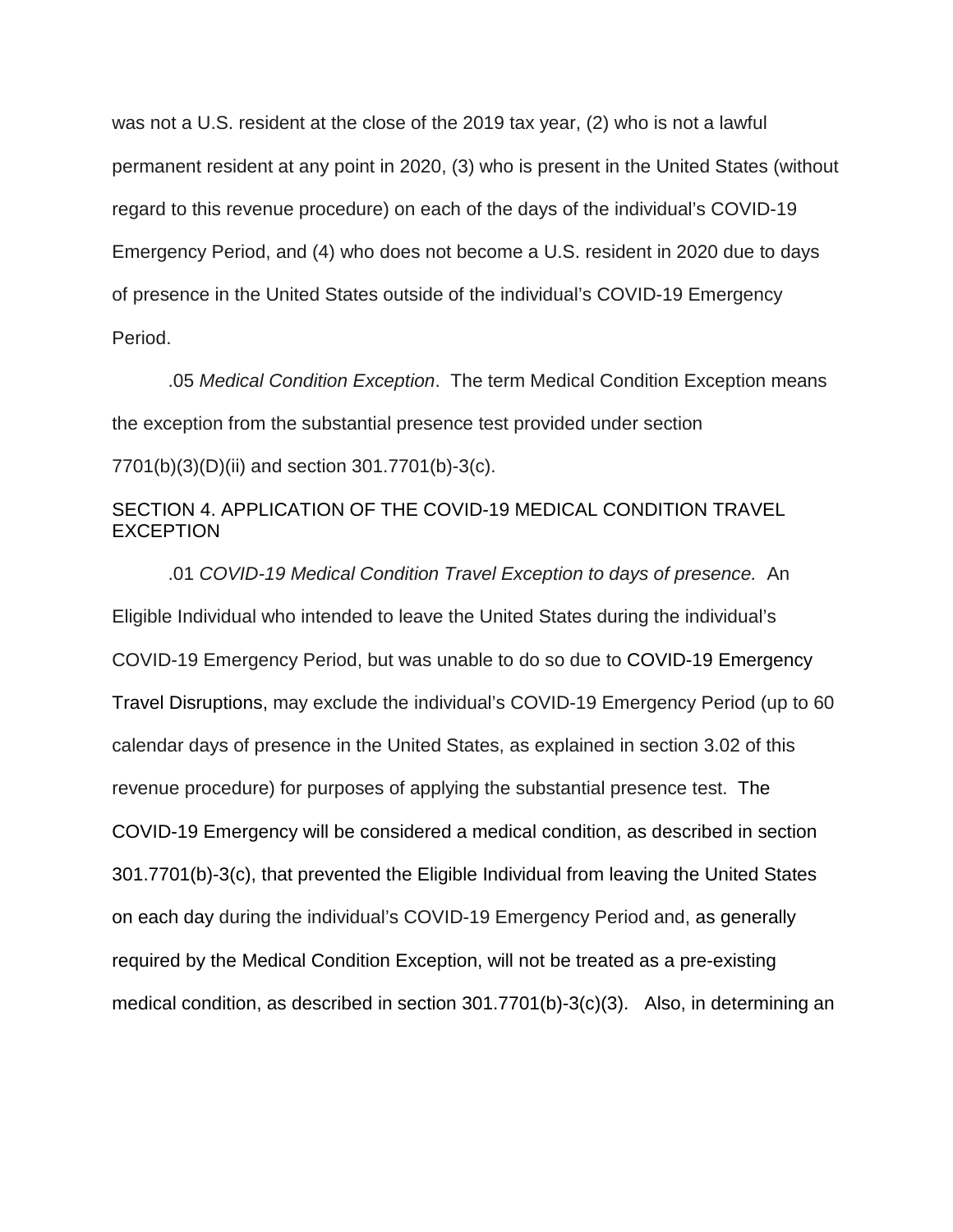individual's eligibility for treaty benefits with respect to income from employment or the performance of other dependent personal services within the United States, any days of presence during the individual's COVID-19 Emergency Period on which the individual was unable to leave the United States due to COVID-19 Emergency Travel Disruptions will not be counted.

.02 *Presumption of intent and inability to leave the United States.* For purposes of this revenue procedure, an Eligible Individual will be presumed to have intended to leave the United States on any day during the individual's COVID-19 Emergency Period, unless that individual has applied, or otherwise taken steps, to become a lawful permanent resident of the United States. An Eligible Individual will be presumed unable to leave the United States for purposes of the substantial presence test on any day during the individual's COVID-19 Emergency Period. Similarly, an individual claiming benefits under an applicable U.S. income tax treaty with respect to income from employment or other dependent personal services performed in the United States will be presumed unable to leave the United States on any day during the individual's COVID-19 Emergency Period.

# SECTION 5. PROCEDURES FOR CLAIMING THE COVID-19 MEDICAL CONDITION TRAVEL EXCEPTION

.01 *In General*. Eligible Individuals who have a requirement to file a Form 1040- NR for 2020 (taking into account the application of this revenue procedure) must claim the COVID-19 Medical Condition Travel Exception by attaching Form 8843, *Statement for Exempt Individuals and Individuals with a Medical Condition,* to their Form 1040-NR,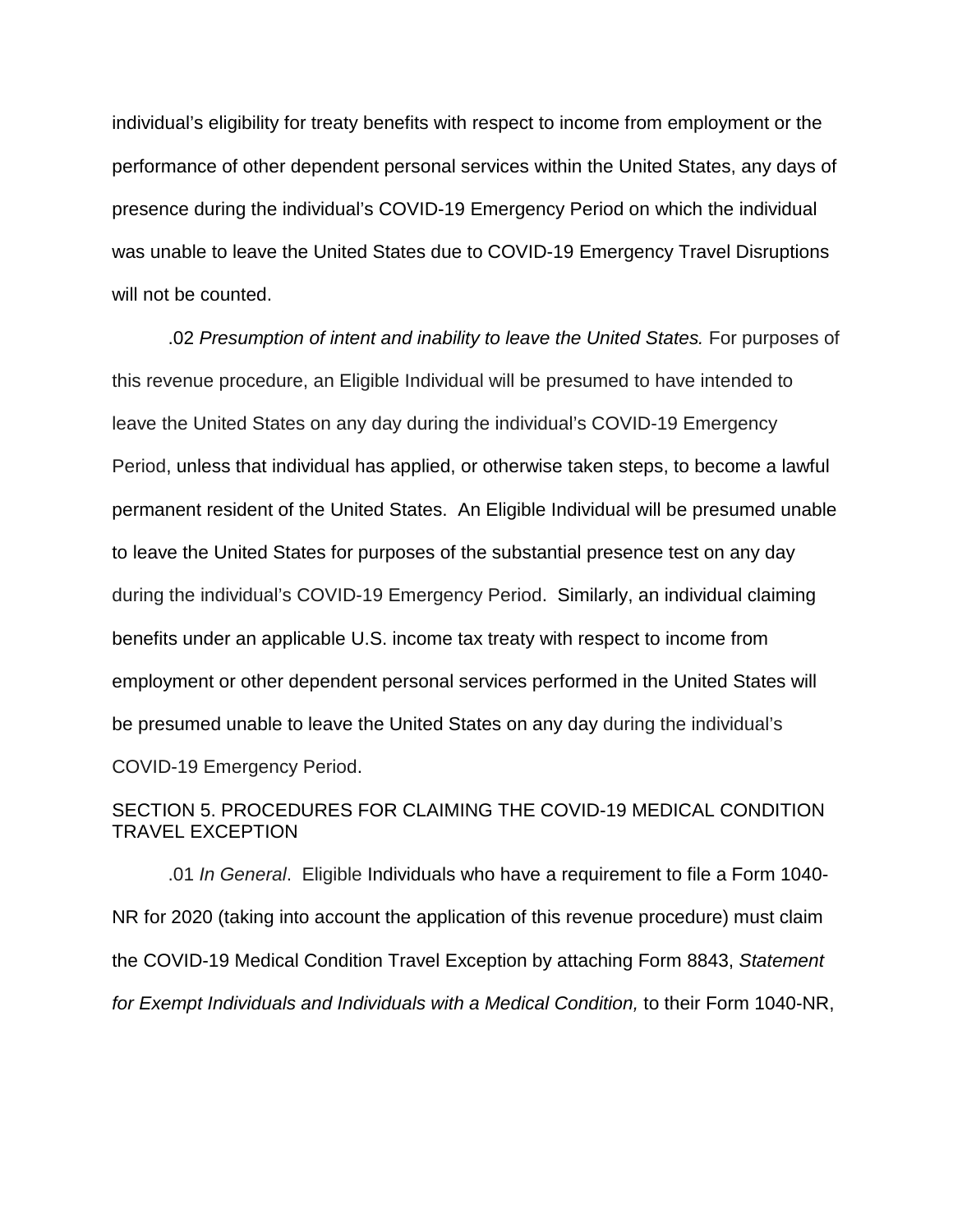by the form's due date (with extensions), and mailing the forms to the address shown in the Form 1040-NR return instructions. Eligible Individuals who are not required to file a 2020 Form 1040-NR are not required to file Form 8843 to claim the COVID-19 Medical Condition Travel Exception under this revenue procedure, but those individuals should retain all relevant records to support reliance on this revenue procedure and be prepared to produce these records and complete a Form 8843 if requested by the IRS.

.02 *Instructions for completing Form 8843.* Subject to section 5.01 of this revenue procedure, to claim the COVID-19 Medical Condition Travel Exception, Eligible Individuals should complete Form 8843 as follows:

- Part I and the general identifying information sections should be completed pursuant to the form instructions;
- Parts II, III, and IV, if applicable, should be completed pursuant to the form instructions;
- Part V should be completed by writing the following in each respective space:
	- o for line 17a, "COVID-19 MEDICAL CONDITION TRAVEL EXCEPTION."
	- o for line 17b, the start date of the Eligible Individual's COVID-19 Emergency Period.
	- o for line 17c, the end date of the Eligible Individual's COVID-19 Emergency Period.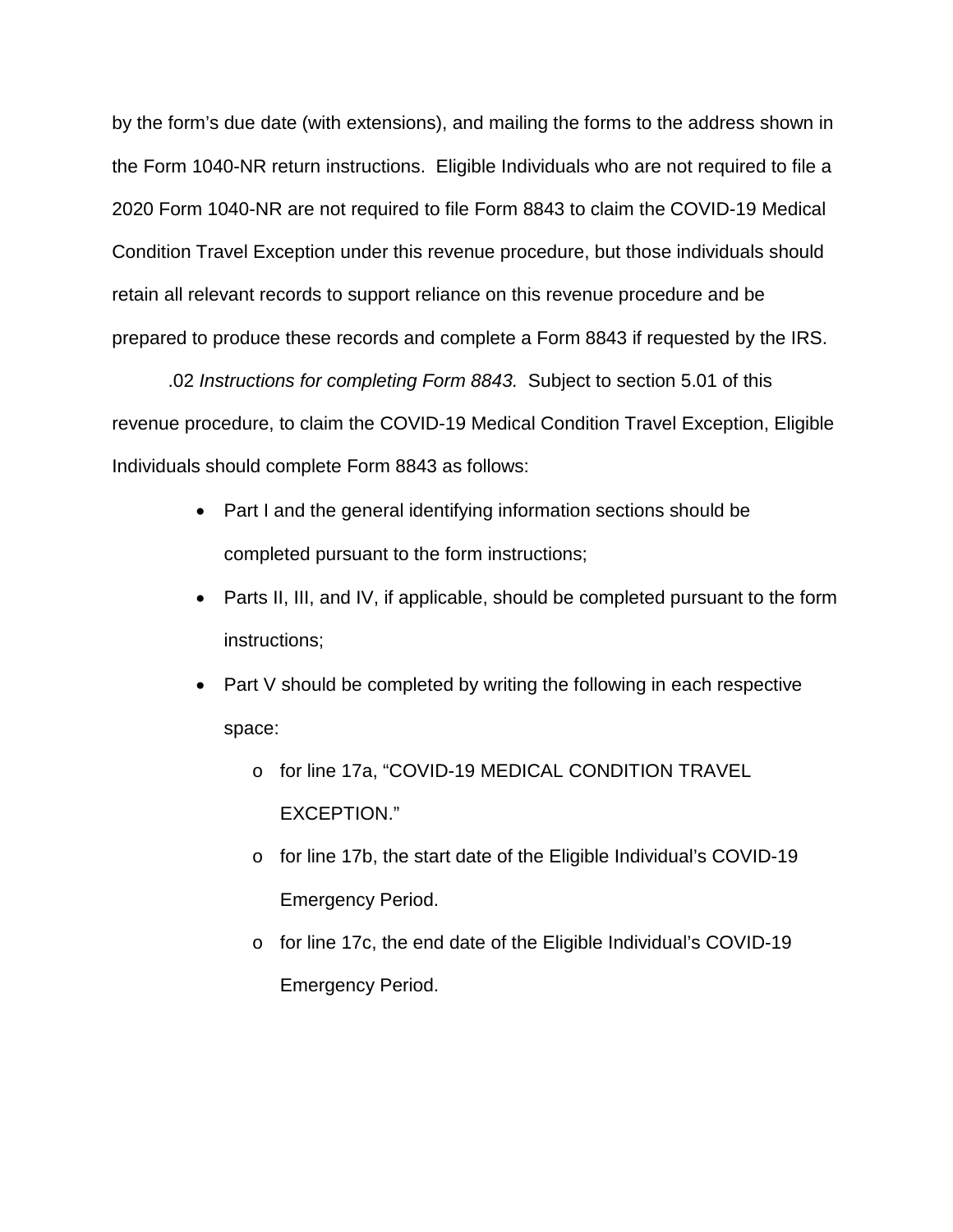- o line 18 should be left blank. There is no need for a physician's statement when claiming the COVID-19 Medical Condition Travel Exception.
- The individual should sign and date the form consistent with the form instructions.
- The individual should retain a copy of the completed Form 8843 and be prepared to produce the copy if requested by the IRS, as well as documentation demonstrating that the individual was physically present in the United States during all of the individual's COVID-19 Emergency Period.

.03 *Failure to file.* Eligible Individuals who are required under section 5.01 of this revenue procedure to file Form 8843 with their Form 1040-NR to claim the COVID-19 Medical Condition Travel Exception, but who fail to do so, may be eligible for the procedural relief under section 301.7701(b)-8(d)(2) or the relief under section 301.7701(b)-8(e). Eligible Individuals who are not required to file a Form 8843 under section 5.01 may submit the completed Form 8843 at a later date as needed, including if the individual's nonresident status for 2020, 2021, or 2022 is later challenged under examination or otherwise.

.04 *Other exceptions to substantial presence.* An Eligible Individual may claim the COVID-19 Medical Condition Travel Exception in addition to, or instead of, claiming other exceptions from the substantial presence test for which the individual is eligible.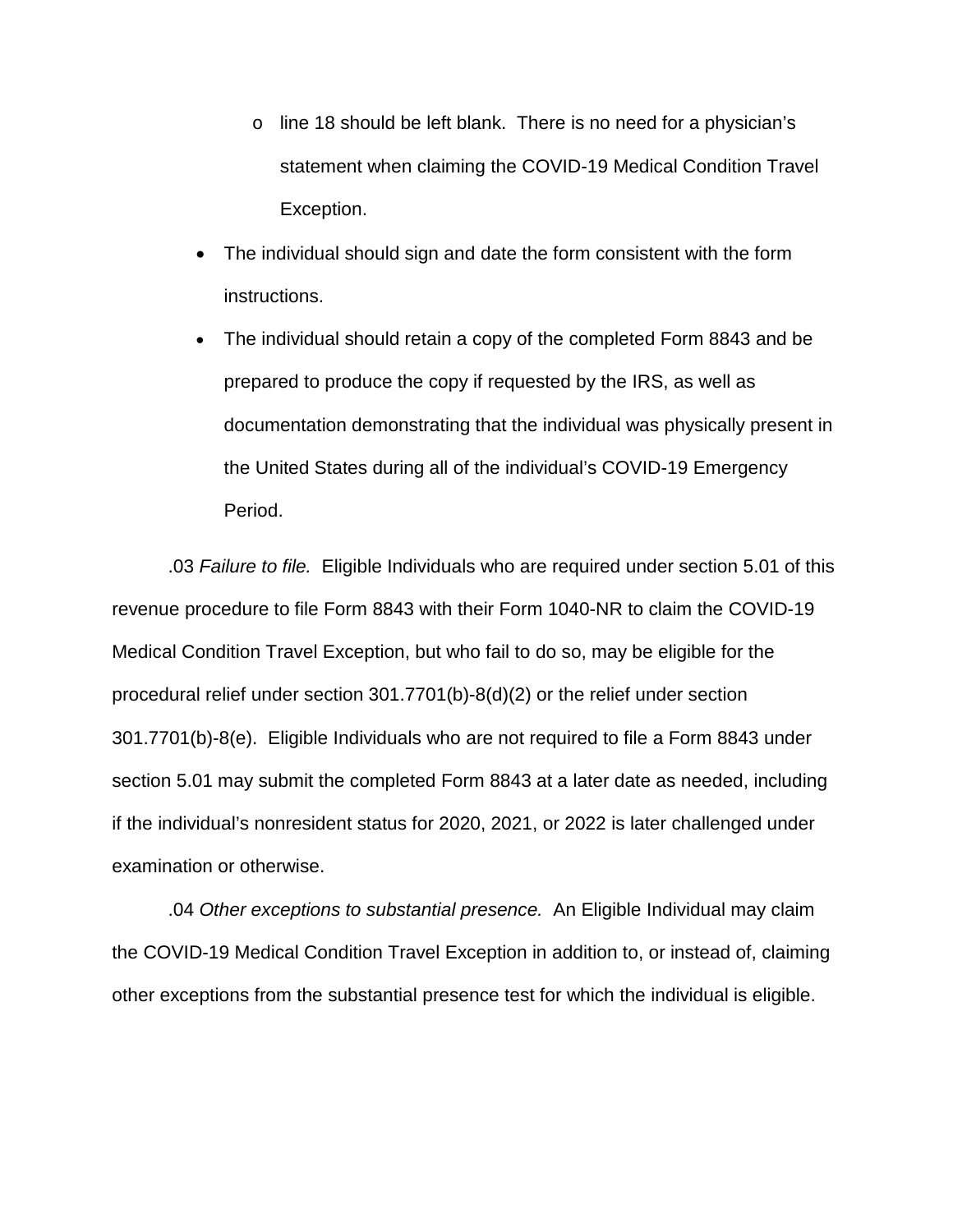Specifically, relief provided under this revenue procedure does not change the application of other applicable exceptions to the substantial presence test: (i) exclusion of days of presence for exempt individuals described under section 7701(b)(3)(D)(i) and section 301.7701(b)-3(b), (ii) exclusion of days of presence under the Medical Condition Exception for medical problems or medical conditions other than those related to the COVID-19 Medical Condition Travel Exception, as addressed in section 5.05 of this revenue procedure, (iii) the closer connection exception under section 301.7701(b)-2, and (iv) relief pursuant to treaty provisions applicable to dual residents under section 301.7701(b)-7. Individuals who qualify for other exceptions to the substantial presence test do not need to claim the COVID-19 Medical Condition Travel Exception in order to claim other available exceptions, or they may choose to claim all exceptions for which they are eligible. For example, an alien individual who would be a U.S. resident due to days spent in the United States even after excluding eligible days under the COVID-19 Medical Condition Travel Exception may still be considered a nonresident alien if the individual is eligible to claim the closer connection exception under section 301.7701(b)- 2.

.05 *Medical Condition Exception available*. An Eligible Individual who claims the COVID-19 Medical Condition Travel Exception may also claim the Medical Condition Exception, including for medical conditions or medical problems related to the COVID-19 virus, with respect to any period during 2020 in which the individual satisfies the requirements to do so. Individuals claiming the Medical Condition Exception for any period outside of the individual's COVID-19 Emergency Period should file Form 8843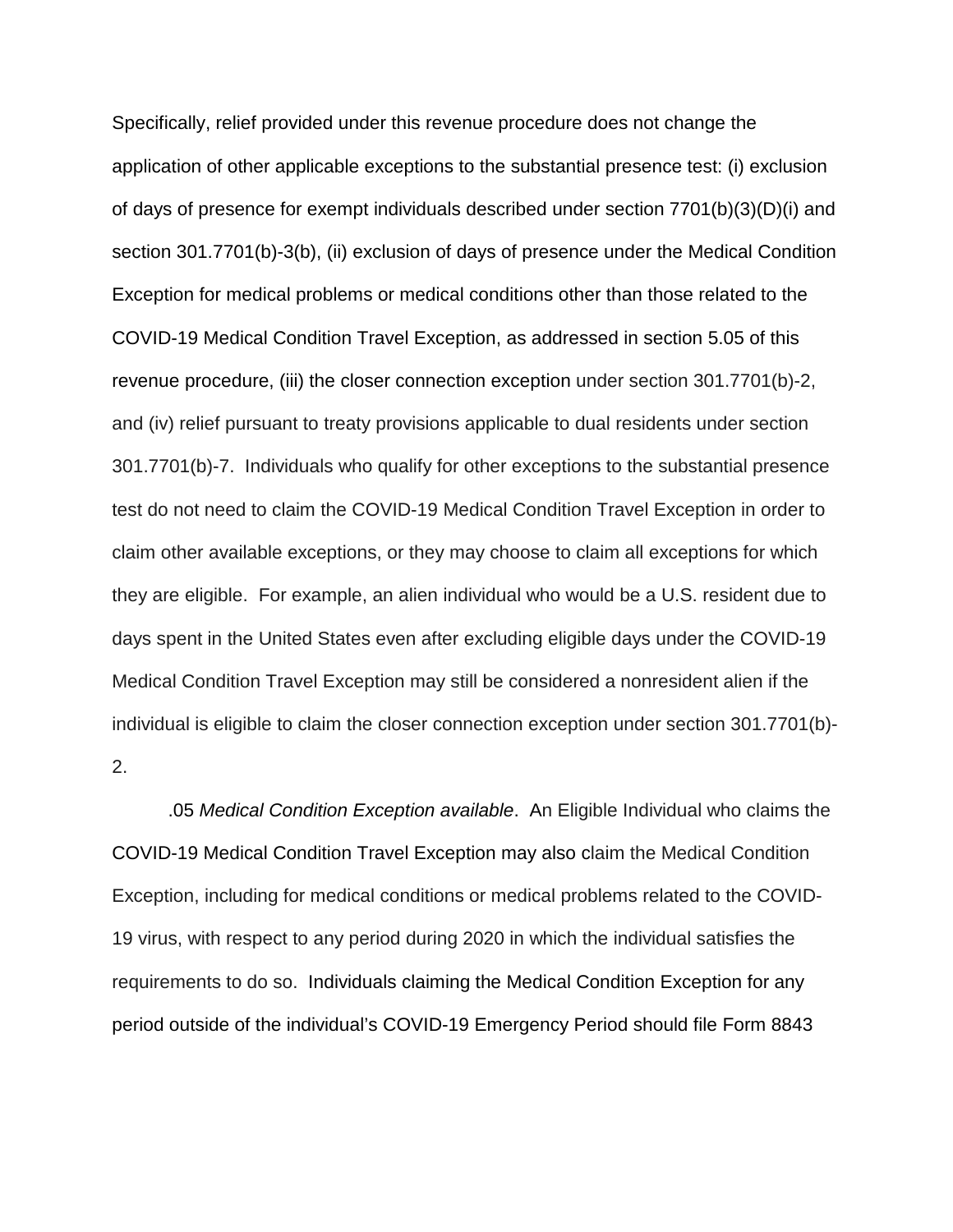consistent with the applicable regulations and form instructions.

.06 *Claiming a treaty benefit for services income*. To claim an exemption from withholding on income from dependent personal services pursuant to a U.S. income tax treaty in accordance with this revenue procedure, an individual should provide the employer or other withholding agent a Form 8233, *Exemption From Withholding on Compensation for Independent (and Certain Dependent) Personal Services of a Nonresident Alien Individual*, certifying that the income is exempt. However, if the withholding agent currently treats the income as exempt based on a previously submitted Form 8233, it is not necessary to provide an additional Form 8233. Form 8233 should be completed pursuant to the form instructions. On line 14 of Form 8233, write "COVID-19 MEDICAL CONDITION TRAVEL EXCEPTION" and specify the individual's COVID-19 Emergency Period. If a new Form 8233 is not provided to a withholding agent, or if the withholding agent already has withheld income tax that would be exempt from withholding in accordance with this revenue procedure, the nonresident individual should file Form 1040-NR and attach a statement including the same information requested on the Form 8233 (including the phrase "COVID-19 MEDICAL CONDITION TRAVEL EXCEPTION," the individual's COVID-19 Emergency Period, the applicable tax treaty, and the tax treaty article).

#### SECTION 6. DRAFTING INFORMATION

The principal authors of this revenue procedure are Sarah Stein and Ryan Connery of the Office of Associate Chief Counsel (International). For further information regarding this revenue procedure contact Sarah Stein at (202) 317-4917 or Ryan